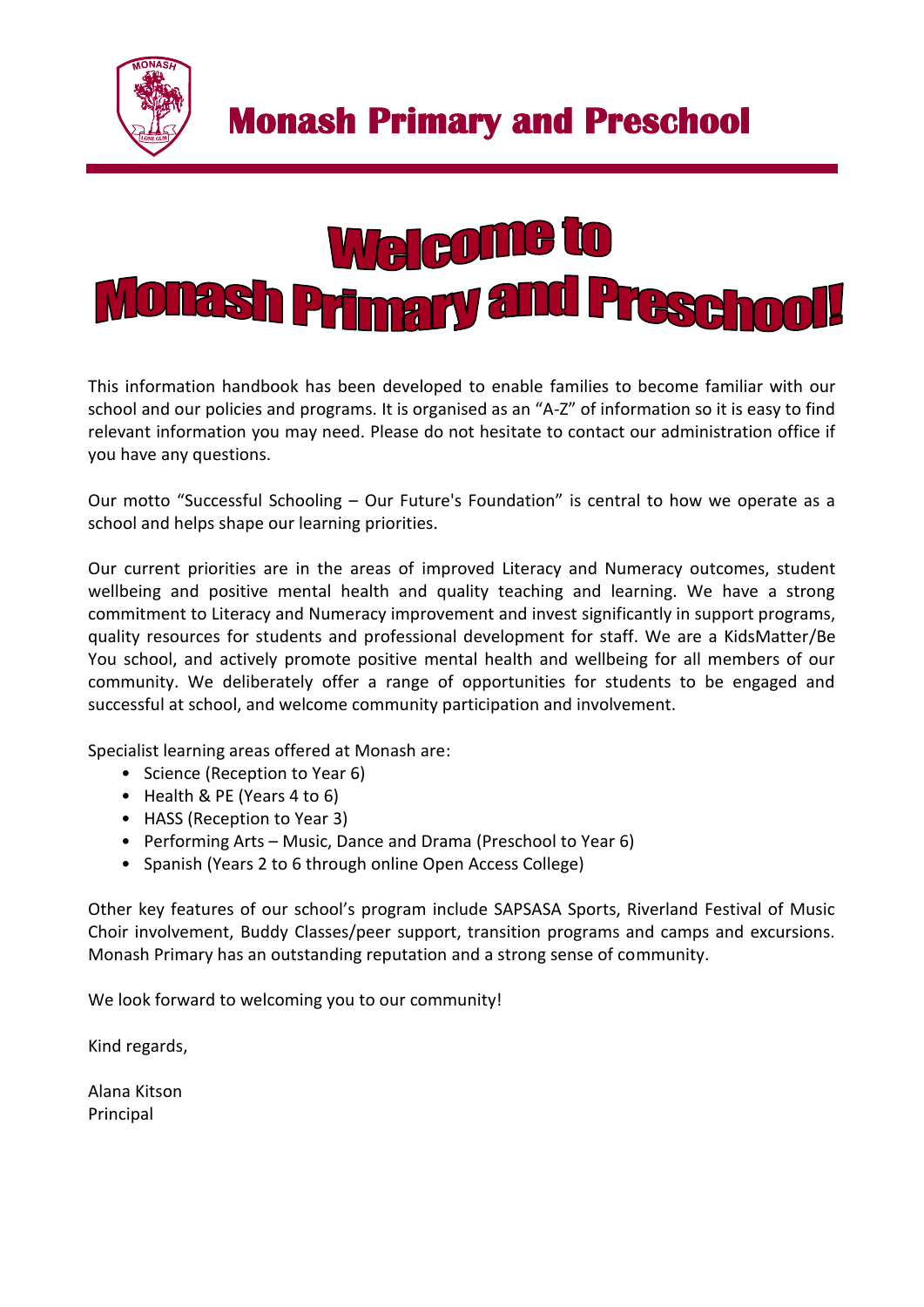

### *ADDRESS AND CONTACT DETAILS*

Address: 22 Jackson Street, Monash, S.A. 5342 PO Box 24, Monash, S.A. 5342 Phone: (08) 8583 5361 Fax: (08) 8583 5510 Email: dl.0274.info@schools.sa.edu.au

## *ADMISSION TO SCHOOL/ENROLMENT PROCEDURES*

Children are eligible to begin school (Reception) on the first day of Term 1, if they turn 5 before the  $1<sup>st</sup>$  May. After this date, children begin on the first day of the following year. Children are not under compulsion to attend school until they turn six years of age.

New children in Years 1-7 may be enrolled at any time of a school year.

Families interested in enrolling at our school will make contact with our administration office staff, who will arrange a time for you to meet with the Principal or delegate. This enrolment meeting will involve answering your questions, gathering information from you and a tour of our site. An enrolment pack will be provided, and you will be able to purchase uniforms (refer to 'Uniform' section).

As part of the transition from preschool-school, meetings with families will be held in Term 4 of the year before your child begins Reception. These meetings will involve Reception teachers as well as the Principal and other key staff.

Note: Information about enrolling at Monash Preschool is available in the Preschool Family Information Handbook, available on our website or by contacting our admin office.

## *ATTENDANCE AND ABSENCE FROM SCHOOL*

All children are expected to attend every day the school is open unless they are ill. It is a Departmental requirement that a reason is given for all student absences. This can be done by contacting the admin office by phone or calling in, or by sending a note to your child's teacher via class communication avenues.

When a child is absent for three days without contact from family, the school will make contact with you. Please note that it is not appropriate for a sibling to inform a teacher or the admin office that their brother/sister is absent; an adult is required to inform the school.

If families plan to take their children out of school for more than 3 days, for family holiday for example, an 'Exemption Request' form needs to be completed. These are available from the office.

A child may not leave the school grounds during the day without the knowledge of front office staff and the class teacher. Students must be signed out through the front office if they leave earlier than end of day dismissal. If a student arrives at school after 9am, they need to sign in at the front office so attendance records are updated.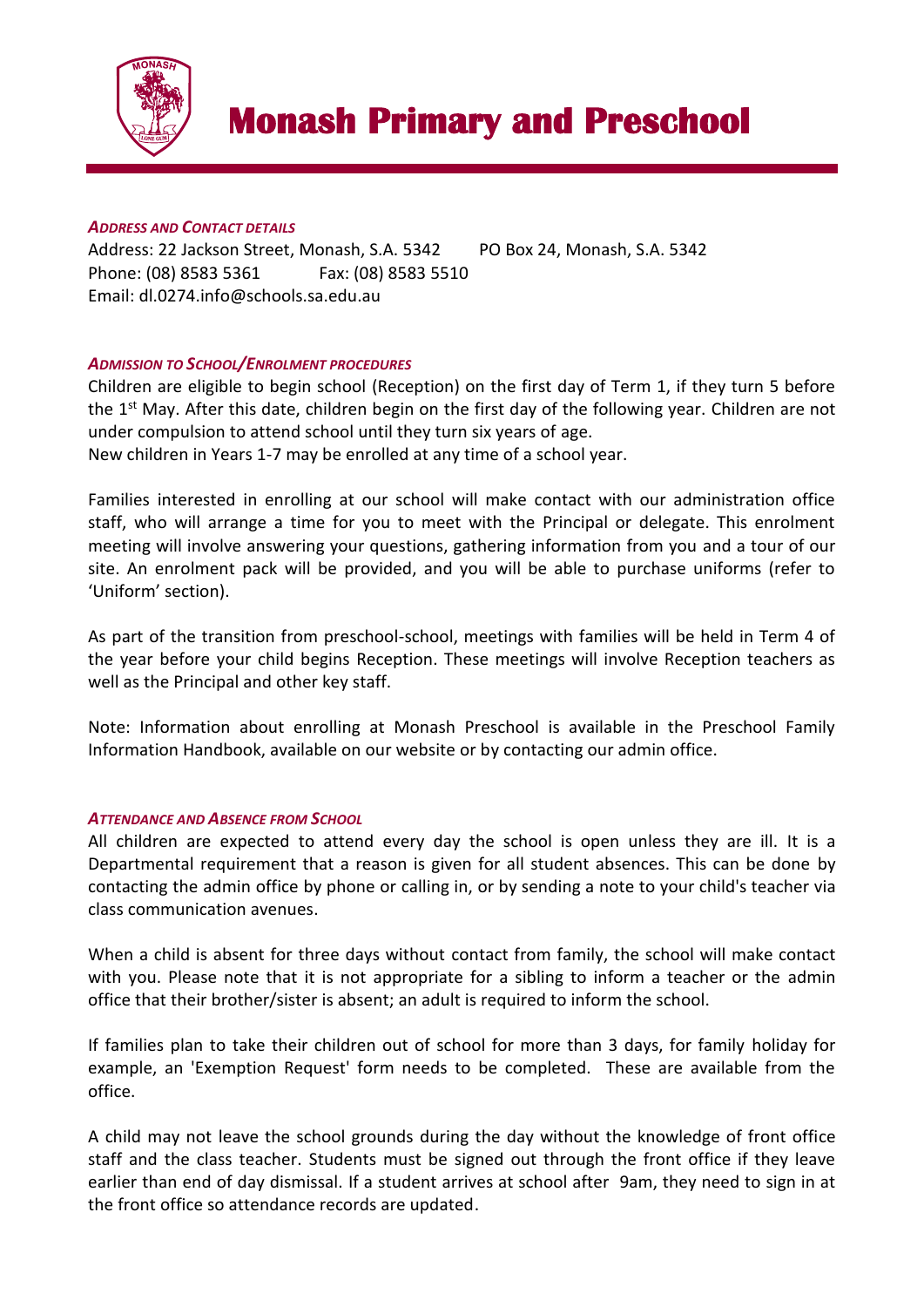

### *ASSEMBLY*

As a part of our weekly routine to build our sense of connectedness and community, we hold a morning assembly once a week at 9am. These assemblies are hosted by students, and are a way to share successes and learning and reinforce our values and priorities. Families are welcome to watch our assemblies, which are typically held on the COLA.

#### *BEHAVIOUR MANAGEMENT INFORMATION*

At Monash Primary School, the behaviour of students, staff, parents/caregivers and wider community members is expected to align with our Purpose and Values. Everyone has a responsibility to ensure Monash Primary is a safe and supportive place to learn.

Staff work with students to develop positive relationships and common understandings of our Values. Students develop an increasing awareness and understanding of Respect, Responsibility and Success as they move through the school.

Behaviour is managed in accordance with our Purpose and Values. Recognising positive student engagement and involvement is important. Star Students, Acts of Kindness and Values Trips are examples of this. We are committed to providing as many opportunities as possible for students to experience success, and this is reflected in our extensive extra-curricular activities and programs. In addition, building positive relationships and learning to work co-operatively with a range of people is deliberately planned for as part of our daily work.

Behaviour that does not align with our school's Purpose or Values is addressed in a way that ensures:

- Students are supported to understand why their behaviour is unacceptable.
- Students have the opportunity to demonstrate that they can reengage in ways that align with our Purpose and Values.
- Students build a growing capacity to take responsibility for their behaviour.
- All students and staff have an opportunity to learn and work in a safe environment.

Processes for managing inappropriate behaviour are outlined in our Behaviour Management Policy, available on our website or by contacting the admin office.

#### *BREAKFAST CLUB*

Each Friday, a group of volunteer parents, students and our Pastoral Care Worker provide breakfast as part of our 'Breakfast Club'. Held in our Multipurpose Room and with tables and chairs set up outside, children are invited to enjoy toast, cereal, juice and milo in a café type atmosphere before 9am.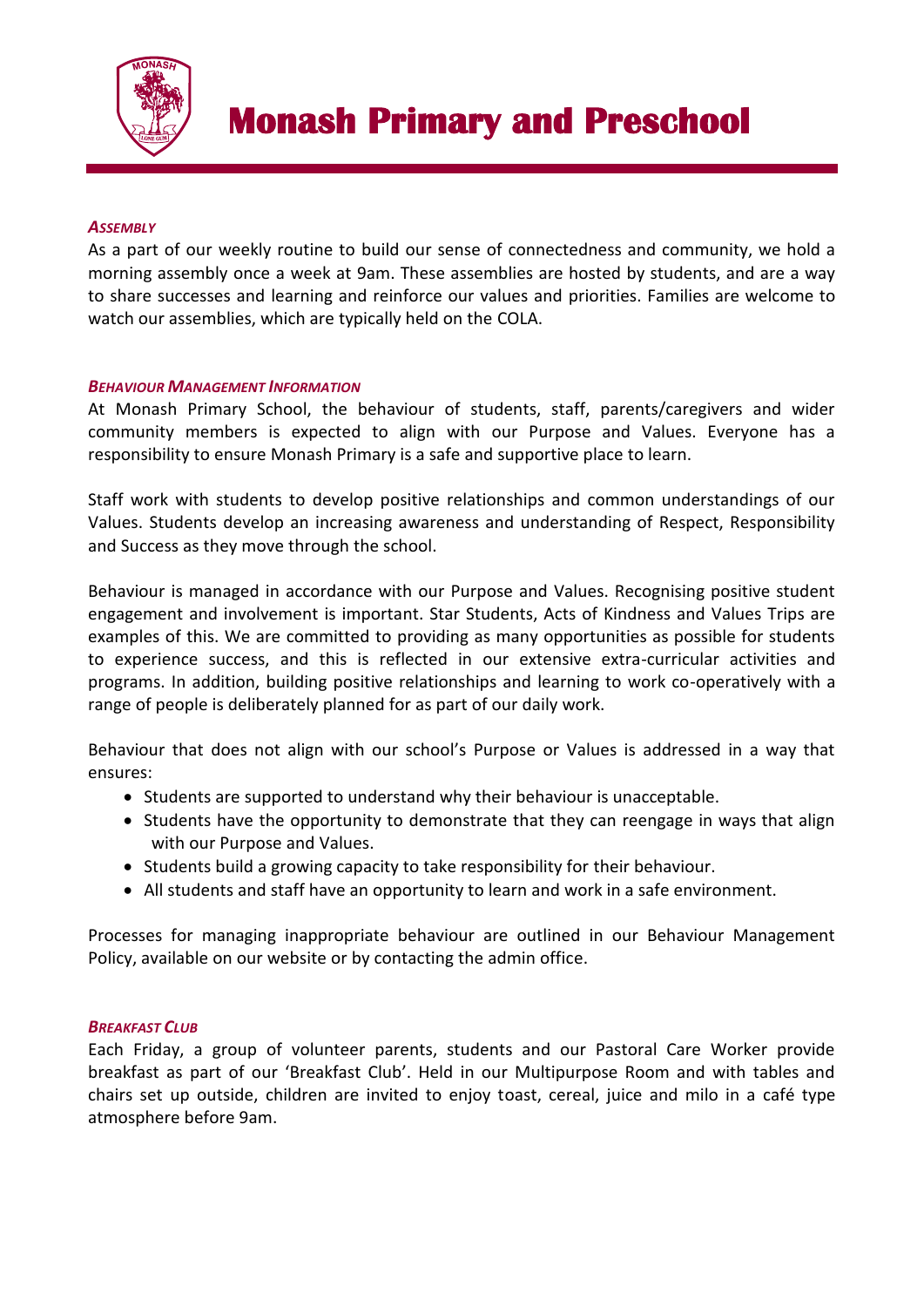

#### *COMMUNICATION WITH FAMILIES*

#### *Newsletters*

A newsletter is published each fortnight, on Tuesday, and is expected to be delivered to families via the eldest child enrolled at the school or preschool. Please ask your child for these newsletters. This is our main form of communication to families and the wider community. Spare copies are available at the school office should you need one, as well as on our website.

Other circulars and class newsletters will be sent home from class teachers at various times.

#### *Facebook*

We have a Facebook page that is used to communicate information and reminders, celebrate successes and showcase our school and preschool. Search Facebook for "Monash Primary and Preschool" and 'like' the page to stay updated.

#### *Class Dojo*

All classes use Class Dojo to communicate with families. Teachers update it regularly with photos or information of what is happening in their classes. It can also be used as a communication platform for private messages with individual families. Information about accessing the current Dojo page for the class will be provided by the teacher. Class Dojo pages are private/locked, so access is restricted to current parents/carers of that class.

#### *EMERGENCIES AND EMERGENCY PROCEDURES*

As part of the enrolment process, as well as at the beginning of each year, you will be required to provide emergency contact information. If any of this information changes during the year, you are asked to advise the admin office without delay, so that we can update our student records.

We have regular emergency procedure drills to ensure that staff and students are well versed on what to do in the event of an emergency.

#### *EXCURSIONS AND CAMPS*

At various times throughout the year, classes may be involved in excursions or camps to enhance learning opportunities and build peer connections. Families will be informed of these well in advance, and consent must be obtained before students can participate. Occasionally, walks within our local Monash area are organised, often involving an event at the Monash Hall or a visit to the Monash Playground. Consent for students to be involved in these walks is obtained at enrolment, and at the beginning of each year on our General Permissions form.

#### *FEES AND CHARGES (MATERIALS AND SERVICES CHARGE)*

At the end of each year, Governing Council endorse the Materials and Services Charges for the following year. These 'school fees' are typically the amount recommended by the Department for Education, and are paid by families to ensure we can provide students with adequate learning materials and access to quality curriculum and resources.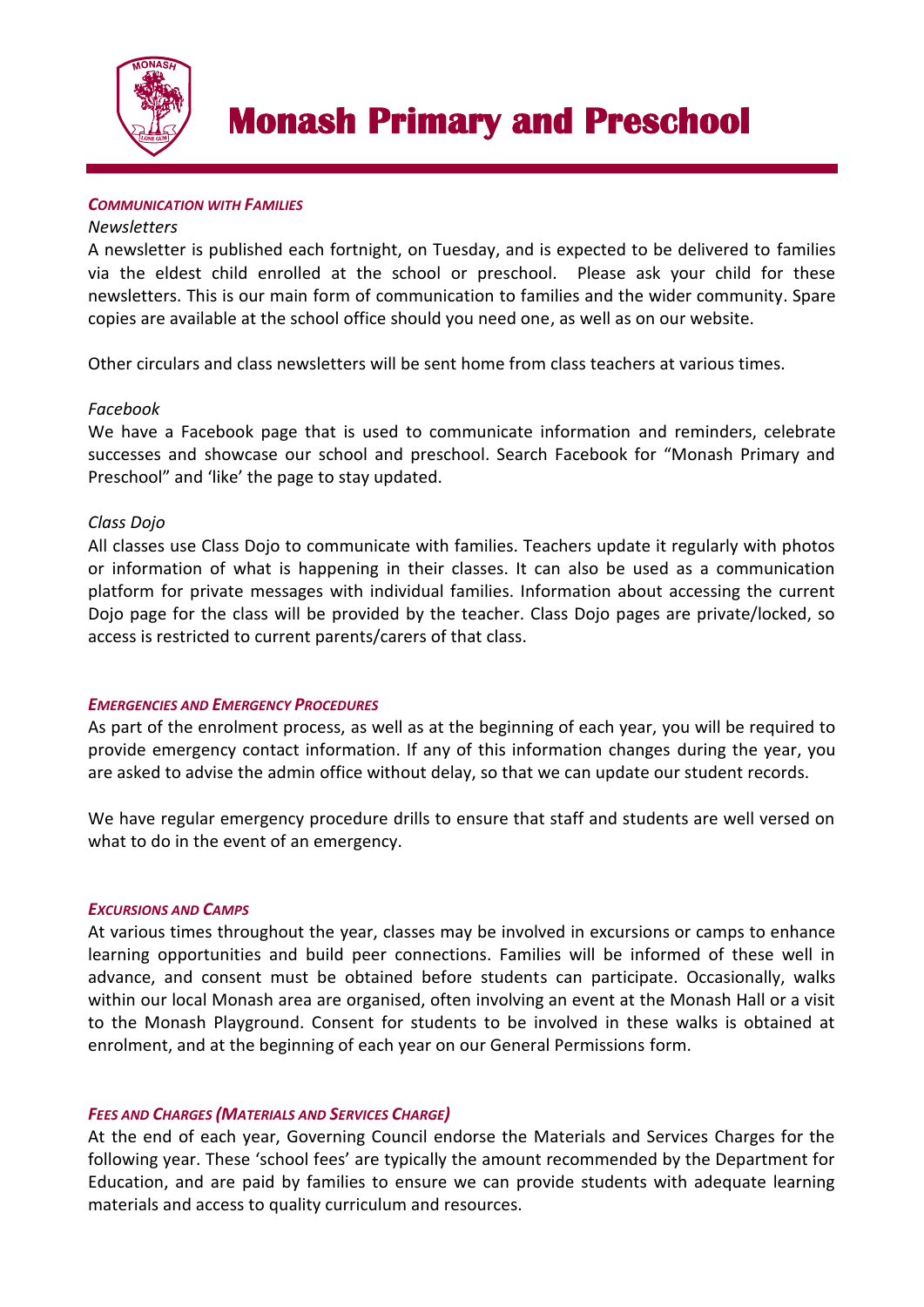

All families will receive an invoice for each child's Materials and Services Charge for the following year with their child's End of Year report. Typically, one day is allocated to having the school open prior to the start of the school year to enable families to pay their fees and collect student book packs. Fees can be paid in full at this time, or a payment agreement can be arranged with the Finance Officer.

*School Card Government assistance*, for school fee paying use, is available for parents who meet set criteria. Application forms are available upon request from the admin office. It should be noted that approval given to a student to receive government assistance does not mean that all aspects of a student's education is covered. Some materials and excursions may require payment by families of these students.

Materials and Services Charges can be paid in cash, by credit/debit card, or via BPoint or Centrepay.

## *FIRST AID, HEALTH PLANS & MEDICATIONS*

Staff members will, as a part of our duty of care, administer minor first aid to students. Should your child require first aid attention, a brief note explaining the treatment that was administered will be sent home. Generally, children will not stay in 'sick room' for an extended period. Any child not well enough to be in a classroom setting will have one of their emergency contacts called so that the child can be collected. Until they are picked up from school, we care for your child in our sick room, or arrange for emergency attention if this is considered necessary.

There are different situations that may require students to have medication at school. Medications are not to be kept by the student in their bag or classroom.

- Severe allergy, Diabetes, etc. Medication for these will be stored in the admin office and must be accompanied by a Health Care Plan or instructions from a Doctor.
- Asthma. An Asthma Care Plan must be completed by a Doctor, and will be stored in the admin office. Puffers are kept in the First Aid cupboard in the office. A generic spare Ventolin is kept for emergencies.
- Short term medication. In the event a child requires medication to be administrated during school hours on a short term basis, the family will be required to complete a 'Medication Agreement' and provide the medication in the original packaging, with pharmacy label attached, showing dose, name of child and valid expiry date. In some instances, the medication agreement will need to be completed by a medical professional. More information can be obtained by contacting our admin office staff.

## *GRIEVANCES/CONCERNS/FEEDBACK*

If a student, parent/carer or staff member has a grievance (question or concern) about school or preschool, we have a policy that outlines the steps to take. This can be found on our website, or a copy is available at our admin office.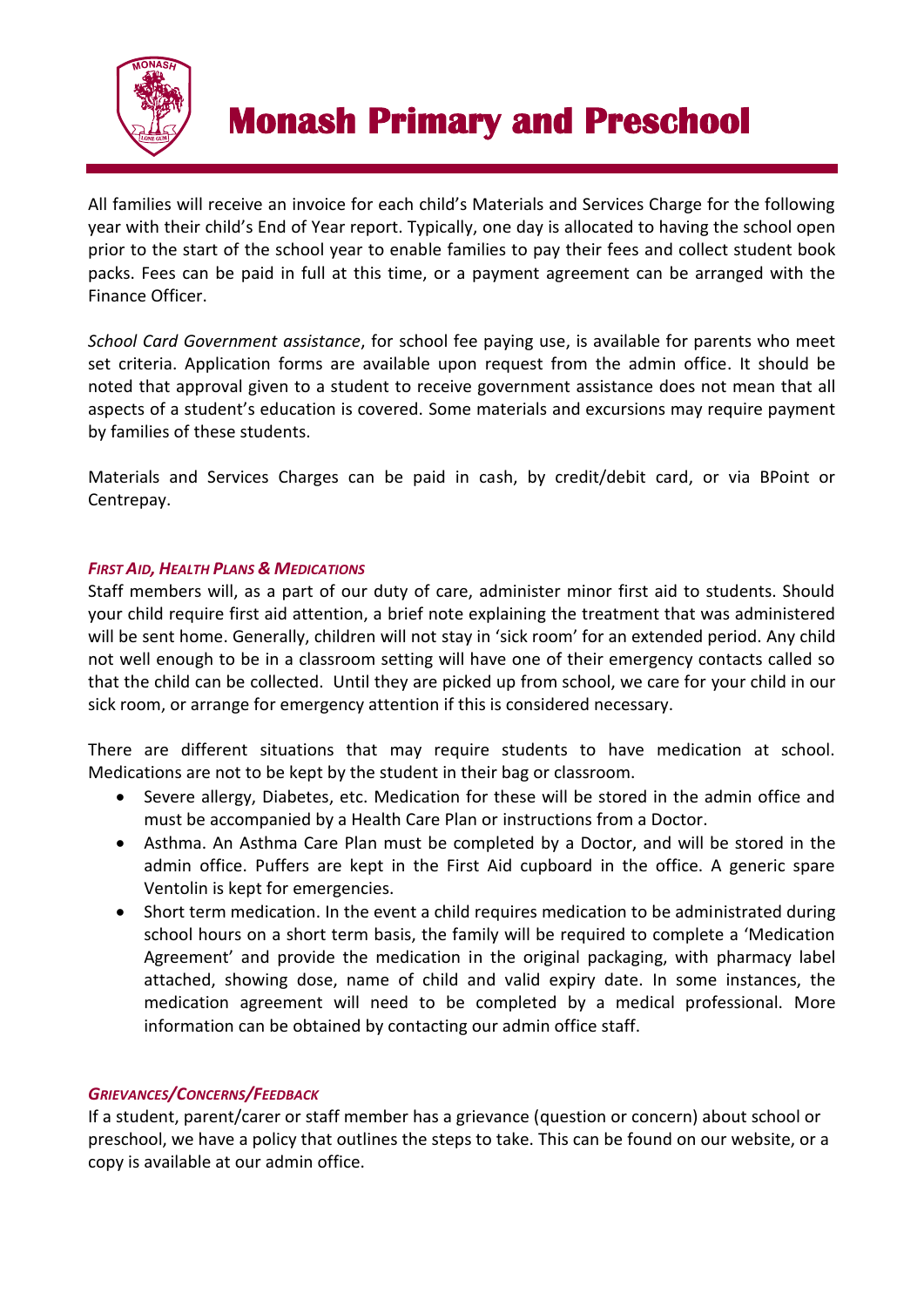

As a student, parent, carer or staff member, your concerns or grievances will be treated seriously and respectfully. Confidentiality and mutual respect are essential to a satisfactory resolution.

### *HEALTHY EATING POLICY*

In line with current research about the importance of a healthy diet in children's development, our school complies with Healthy Eating Guidelines dietary legislation.

We ask for families to support our Healthy Eating Policy by ensuring children do not bring soft drinks or energy drinks to school, and that snack options high in sugar and fat are not provided for consumption at school. We encourage children to drink water regularly during class and break times, and children should have a suitable water bottle at school each day.

Teachers will communicate with families about the different 'Brain Break' plans for their classes, and how families can support by providing healthy fruit or vegetable snacks for these times. Our Parents & Friends Group also promotes healthy eating by supporting our *Eat Fresh* programme by supplying fresh fruit each week.

#### *LIBRARY INFORMATION*

We have a large, open plan Library/Resource Centre space that is well stocked with a range of texts for students to borrow. We encourage regular reading, and families are welcome to visit the Library to assist their children to borrow or return books from 8:30am before the start of the school day and after school until 3:40pm.

Preschool children can borrow one book, Reception – Year 2 students can borrow two books and Years 3 – 6 students can borrow three books for up a fortnight. We encourage children from Preschool – Year 2 to bring a Library bag to help protect the books they borrow. Overdue notices are printed and given out each term. If books are lost or damaged beyond repair, parents/caregivers are invoiced for the replacement cost of the book/s.

Our Library space is utilised by classes and groups throughout the day, and is a bright space well suited to flexible learning, group work and independent learning.

## *LOST PROPERTY*

Any clothing or items, which are found around the school, are held in the 'lost property' box in the Library. Families and students are encouraged to inspect these at any time. We recommend that all clothing is named so it can be returned if lost.

#### *LUNCHES*

Lunches can be ordered daily from the Monash Store by completing a lunch order bag before school. Order bags are kept in the Library, and all orders will be collected by the Store each morning, with food delivered by the Store at the beginning of lunch eating time. Children are not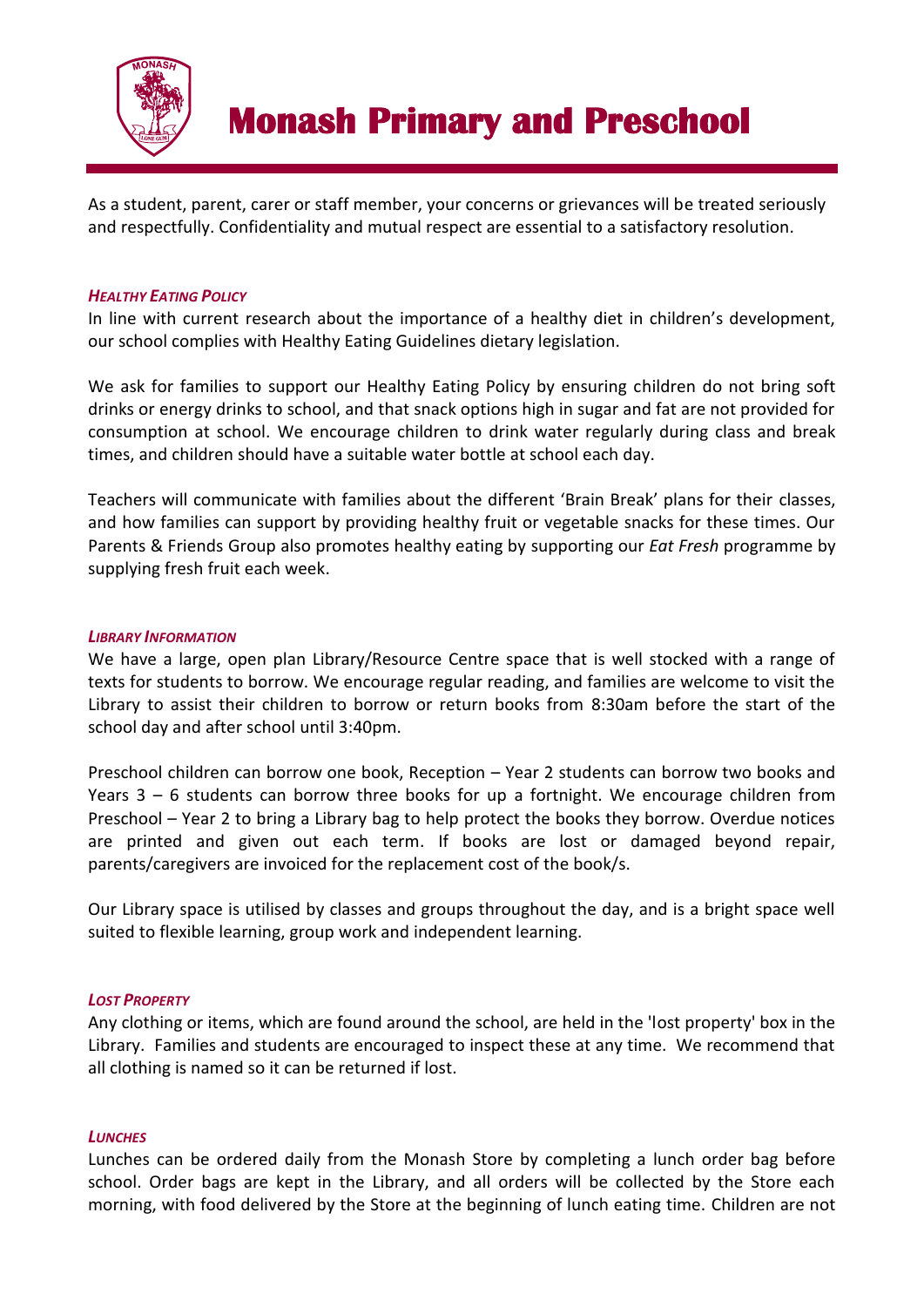

permitted to leave the school for the purpose of buying from the shop at lunchtime. Also, only items listed on the "Monash Store Order Form" can be ordered for delivery by the Store.

## *PARENT & FAMILY INVOLVEMENT*

### *Governing Council*

The Governing Council meets 2-3 times each term. The purpose of the Governing Council is to support the school with its educational programmes, the grounds and the allocation of school funds. Elections for membership of Governing Council are conducted annually at the AGM, usually held in March.

## *Parents & Friends*

The Parents & Friends Group meets 2-3 times each term. As a social group, they help to bring parents, families and friends of our school together by hosting morning teas at the beginning of each year, assisting with school events, and fundraising to provide support for classes and students for various projects, excursions or additional resources.

## *Monash Mammoth Market*

Where many schools may hold a number of fundraising events over the course of the year, Monash conducts a major fundraiser once per year. We've worked hard since 1987 and have developed a function that has evolved into a significant regional event, over and above being a quality fundraiser for our school. It is successful because of the involvement, creativity, energy and perseverance of our entire staff and parent groups; our school community. You are now part of this school community and your willing assistance is most sought after. Please be ready to become actively involved in our school's popular project.

## *Assistance in classrooms*

Assistance in the classroom is always welcomed, and is a worthwhile experience for students and volunteers. Calls for classroom assistance are made from time to time by teachers. Such work also provides excellent opportunities for community members with special skills to assist with small groups.

## *Excursion and Camp Assistance*

Excursions and camps are a valued support to learning at Monash Primary and Preschool. In order to maximise the learning for students, additional adult assistance is often invited to lower adult/child ratio and for transport of students. Teachers may provide a general invitation to all parent/carers. Where restrictions to adult participants apply, invitations may be communicated advising of limits and clear criteria for selection after consultation with class teacher and the Principal.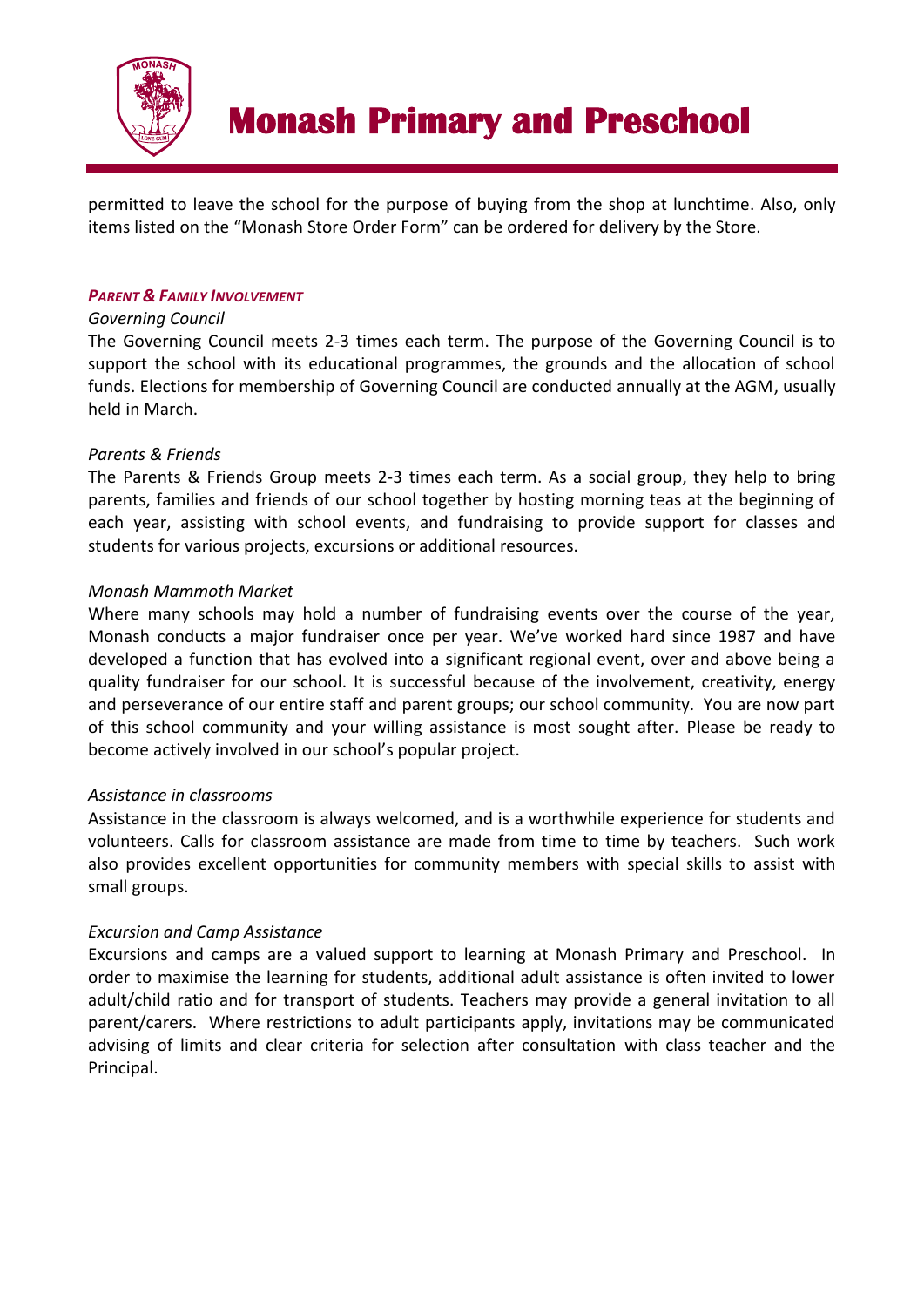

### *PARKING/PICKING UP CHILDREN*

Families and visitors are advised that parking on the school grounds is reserved for school staff.

#### *Kiss & Drop Zone*

We have a 'Kiss 'n' Drop' zone at the front of the admin building, along Jackson Street. Accordingly, this area is a No Parking area between 8:30 and 9:00 am each morning, allowing children to be dropped off without them having to cross the road.

#### *Fenwick Terrace*

Fenwick Terrace has parking available on the school side. Please note this is a particularly busy area after school and drivers are asked to exercise extreme caution when leaving this area. The area on the other side of Fenwick Terrace is strictly no parking and needs to be adhered to for the benefit of student safety. No parking areas are clearly signed.

#### *Jackson Street*

Jackson Street has parking available on both sides of the street, and parks are clearly marked. There is a 'No Parking/No Stopping' zone immediately out the front of the school gate, as this enables students to cross this road safely.

#### *REPORTING ON STUDENT PROGRESS*

The school provides information about student progress and achievement against curriculum standards in a formal way to parents and carers via written reports at the end of Terms 2 & 4. Face-to-face meetings (Student Learning Discussions) are offered during Terms 1 & 3. Families are also invited to discuss their child's progress and achievement with teachers as they arise throughout the year.

The school welcomes you to visit your child's class before or after school to see what your child has been learning and to get a sense of their learning environments. If you wish to speak with the teacher about your child's progress or to share information with them, we ask you to contact them to arrange a mutually convenient time to do this.

#### *STUDENT LEADERSHIP OPPORTUNITIES*

At Monash, students have opportunities to develop leadership skills in a variety of ways. Our Student Representative Council (SRC), KidsMatter Student Team, Sports Day House Captains, SAPSASA event captains and Buddy Class connections all provide opportunities for our students to develop leadership skills and build an understanding of how to communicate with a wide range of people. The SRC and KidsMatter Student Team also provide an avenue for student voice to be part of decision making processes.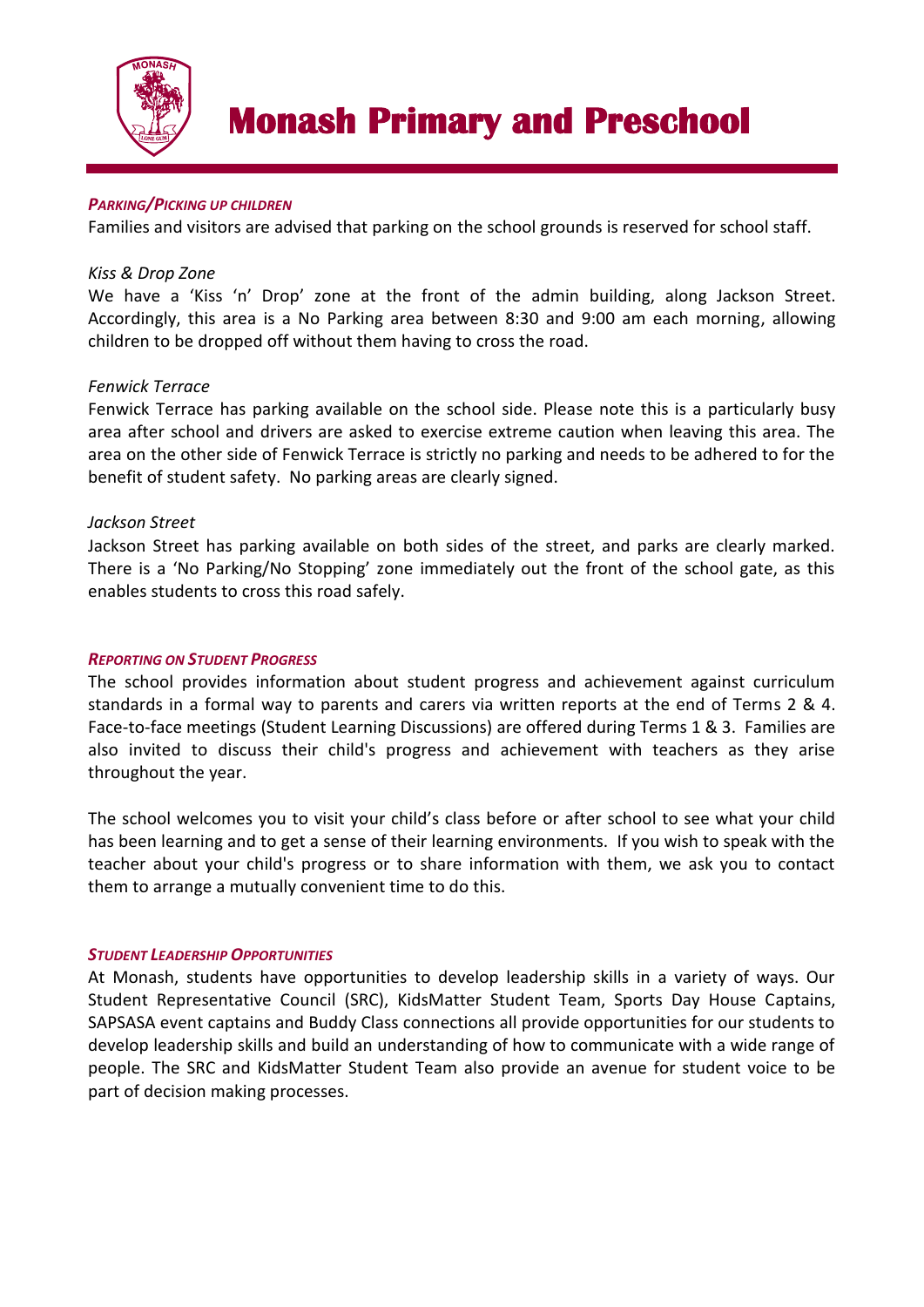

## *SOCIAL AND EMOTIONAL LEARNERS*

At Monash, we prioritise the development of social and emotional skills in all our learners, and know that these skills must be nurtured, encouraged and supported throughout a child's time at preschool and school. The creation of a Monash *Social and Emotional Learners Framework* (*SELF*) was a focus for our site over 2 years, and we have established a common language and approach to the development of these skills Preschool-Year 6. The framework clearly defines the social and personal skills that enhance positive mental health and wellbeing.

Staff deliberately plan opportunities for children to learn about each aspect of the framework, and our assemblies and newsletters feature the learning that students have been involved in. Students proudly wear 'SELF stickers' and talk about ways that they have displayed positive social and emotional learner behaviours.

You can see a copy of our Social and Emotional Learner statements via the link on our website, or by visiting our school and noticing the displays in all learning spaces.

#### *SUCCESSFUL LEARNERS*

At Monash, we value *success*, and our Successful Learner characteristics make clear what we value about learning. Each statement relates to the learning behaviours and characteristics that we know are important for developing successful, life-long and engaged learners.

The statements are based on current research, and we spent 3 years developing and refining what defines a *successful learner* at Monash Primary School.

These statements have featured prominently in all learning spaces around our site, staff continue to develop their understanding of the characteristics, and strong links are made between what students are saying, doing and learning with the language of successful learners. Our students and staff use the language of *successful learners* when they talk about and reflect on their learning.

You can see a copy of our Successful Learners statements via the link on our website, or by visiting our school and noticing the displays in all learning spaces.

#### *SUN PROTECTION POLICY*

Students are required to wear a hat during outside play and lessons all year round. There are a variety of shaded areas around the school that students can play in if they do not have a hat.

The school has maroon bucket hats in a range of sizes available for purchase. These are the preferred style and colour of hat, as part of the school uniform. Caps and beanies are not in line with our Sunsafe and Uniform Policies.

We implement a Sun Protection Policy which can be found on our website, or by contacting our admin office.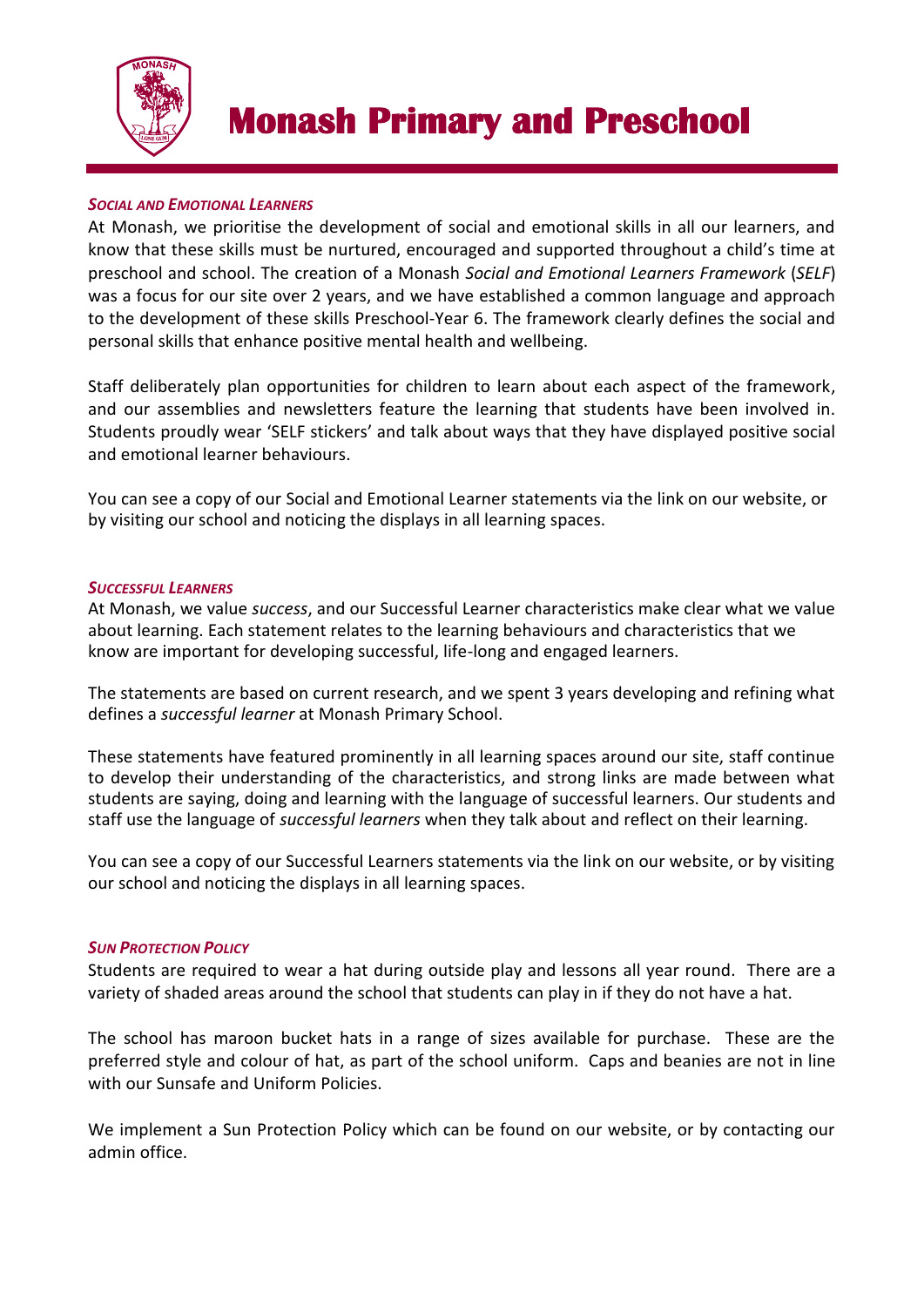

## *SUPPORT SERVICES*

## *School and Preschool Based*

Our site prioritises student wellbeing and connection, and as such we have staff members dedicated to leading and overseeing this priority for our whole site:

## Student Wellbeing Leader

In a leadership role, our Student Wellbeing Leader works in partnership with children and young people, parents and carers, educators and the broader community to optimise the wellbeing outcomes of children and young people. The responsibilities of the role include:

- Creating a safe, supportive and respectful teaching and learning environment.
- Establishing positive partnerships with children, parents and carers, educators and other service providers and community to build resilience and optimise safety, wellbeing and learning.
- Strengthening student engagement, participation and voice.
- Providing support for educators and working directly with students.
- Identifying effective pathways and referrals for further support for students and families when needed.
- Providing support for procedures and processes that optimise school inclusion and engagement.

Our Student Wellbeing Leader is a qualified teacher, not a social worker or counsellor, and as such their role is to lead the overall Wellbeing portfolio at our site. They will refer families to relevant agencies if it is agreed that either short-term or ongoing counselling support would be beneficial.

## Pastoral Care Worker (PCW)

Our site participates in the Federal Government's National School Chaplaincy Program, enabling us to be funded for a PCW. The role of the PCW is to:

- Pastorally support the school and preschool in its aim to be a safe and supportive learning environment. Our PCW contributes through involvement in a range of activities such as organising Breakfast Club and Friday lunches, participating in class activities, camps and excursions, and can provide support to individual students with the consent of their parent/guardian.
- Link families to community resources and services by providing information about support and services provided through community groups, including church groups.
- Work in cooperation with teachers and the Principal to support students and families.
- Be available to students as a listener and supporter.
- Provide a Christian presence in the school on behalf of the local churches.

More information about the role and activities of PCW's can be found at the School's Ministry Groups (SMG) website www.smg.asn.au or through the Principal.

## *Department of Education Support Services*

Our school and preschool has access to speech pathologists, psychologists and behaviour coaches to assist us in meeting the different learning needs of our students. They are available to staff to provide guidance and advice to ensure we provide quality learning experiences and environments for all, and are also able to conduct assessments and provide reports for students we identify as requiring additional support. Parents/carers will always be involved in discussions should we think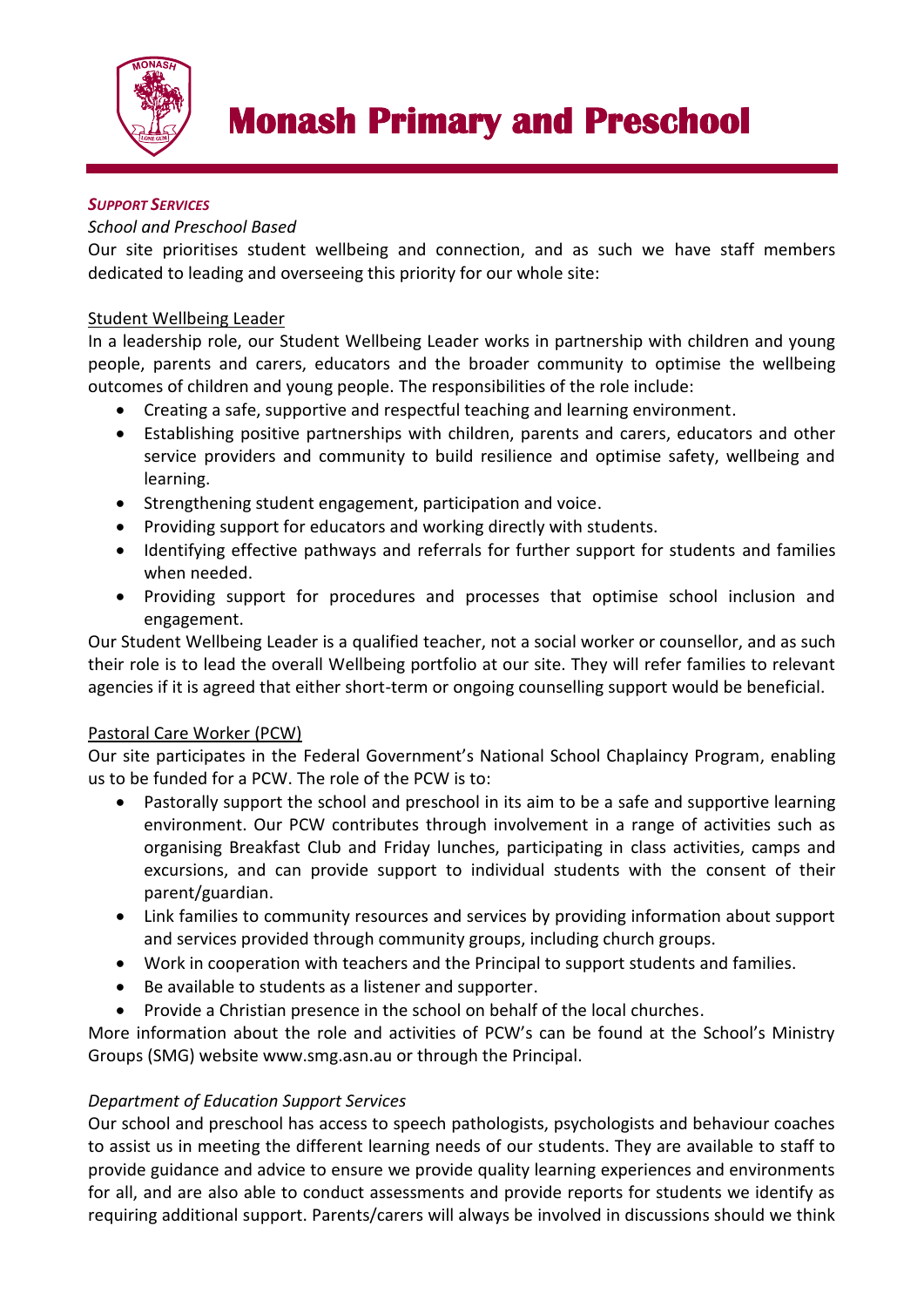

your child would benefit from such support, and parent/carer consent is required for Education Support Services support staff to work with their child.

### *TIMETABLES AND HOURS OF OPERATION*

Our admin office is open from 8.30am-4.30pm on school days. Families can visit the office or call to speak with admin staff, arrange appointments, make payments, organise uniforms, report absences, seek advice, etc.

Our school yard has a teacher on duty for the purposes of student supervision from 8.30am, and again from 3.20-3.35pm. Any student who is on-site earlier than 8.30am or after 3.35pm will need to wait either in the admin office or on the verandah (they will be directed by school staff in these instances).

Generally, the school day is structured in the following way:

| 9.00am    | Morning routines |
|-----------|------------------|
| 9.15am    | Lesson 1         |
| 10.05am   | Lesson 2         |
| 10.55am   | Lesson 3         |
| 11:35am   | Lunch eating     |
| 11.45am   | Lunch play       |
| 12.25pm   | Lesson 4         |
| $1:15$ pm | Lesson 5         |
| 2:05pm    | Recess           |
| 2:25pm    | Lesson 6         |
| 3.20pm    | End of day       |

Class teachers will inform families of timetables and routines specific to their classes as part of their class communication.

Please note that prior to school term vacations, the school will dismiss at 2.20 pm.

#### *TRANSITION*

Transitions are an important time for students and families, and Monash has a range of structures in place to set students up for success and support smooth transitions.

Preschool-school transitions are supported with ongoing connections throughout the year, as well as a structured transition program in Term 4. Likewise, primary-high school transitions are supported with a structured transition program and connections with feeder schools during Terms 3 and 4.

Transitions from year to year are supported with information sharing meetings between teachers and with a 'class visit' at the end of the year to give students the opportunity to meet with their peers and teachers (when possible) for the following year.